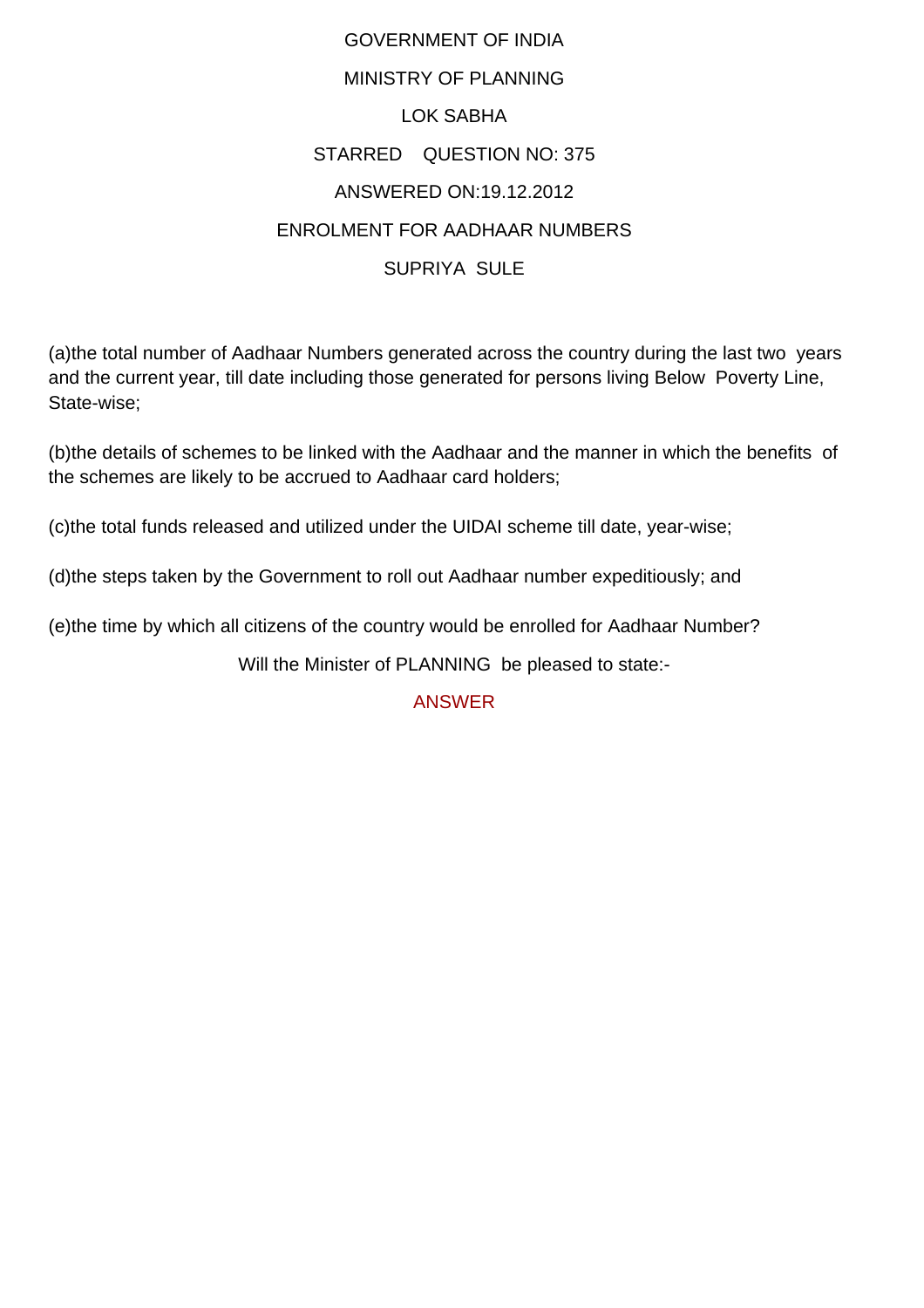## MINISTER OF STATE FOR PARLIAMENTARY AFFAIRS AND PLANNING (SHRI RAJEEV SHUKLA)

(a)to (e): A statement is laid on the Table of the House.

 STATEMENT REFERRED TO IN REPLY TO PARTS (a) to (e) OF LOK SABHA STARRED QUESTION NO. 375 REGARDING ENROLMENT FOR AADHAAR NUMBERS TO BE ANSWERED ON 19.12.2012.

 (a): The State-wise Aadhaar numbers generated since the inception of the project upto 30.11.2012 is at Annexure-1. Aadhaar is a random 12 digit number and no profiling is done on the basis of caste, creed, religion, or economic status.

 (b):Inability to prove identity is one of the biggest barriers preventing many residents from accessing benefits and subsidies. The purpose of the UIDAI is to issue a unique identification number (UID/Aadhaar) to all residents of India that is (a) robust enough to eliminate duplicate and fake identities, and (b) can be verified and authenticated in an easy cost effective way.

 It is envisaged that the Aadhaar will become the single source of identity verification. Aadhaar, which identifies individuals uniquely on the basis of their demographic and biometric information, will give residents the means to clearly establish their identity to public and private agencies across the country. Once residents enroll, they can use the number multiple times-they would be spared the need to repeatedly provide supporting identity documents each time they wish to access services such as obtaining a bank account, mobile connection, LPG connections etc. Aadhaar will also give migrants mobility of identity. Aadhaar, once it is linked to a bank account, can make it possible for banking institutions to provide ubiquitous, low cost micro payments to the residents. Aadhaar secure authentication model can also enable delivery of services to residents directly via their mobile phones. This will ensure that residents may securely access government benefits and subsidies, track their bank accounts, send and receive money or make payments from the anytime-anywhere convenience of their mobile phones. Aadhaar aims to provide a soft identity infrastructure which can be used to re-engineer public services for efficient and better delivery of services. The State Governments and Central Government Ministries have been advised to review the various schemes for service delivery and utilize and leverage Aadhaar as a platform for service delivery. They have also been requested to examine recognizing Aadhaar as a Proof of Identity (PoI) and Proof of Address (PoA) in the various resident centric schemes. Aadhaar has been recognized as an officially valid document for Proof of Identity (PoI) and Proof of Addres (PoA) by various Ministries/Departments of Government of India, State/UT Governments and Banking Institutions.

(c):Total funds provided & utilised under the UIDAI scheme till date, year-wise is as under:-